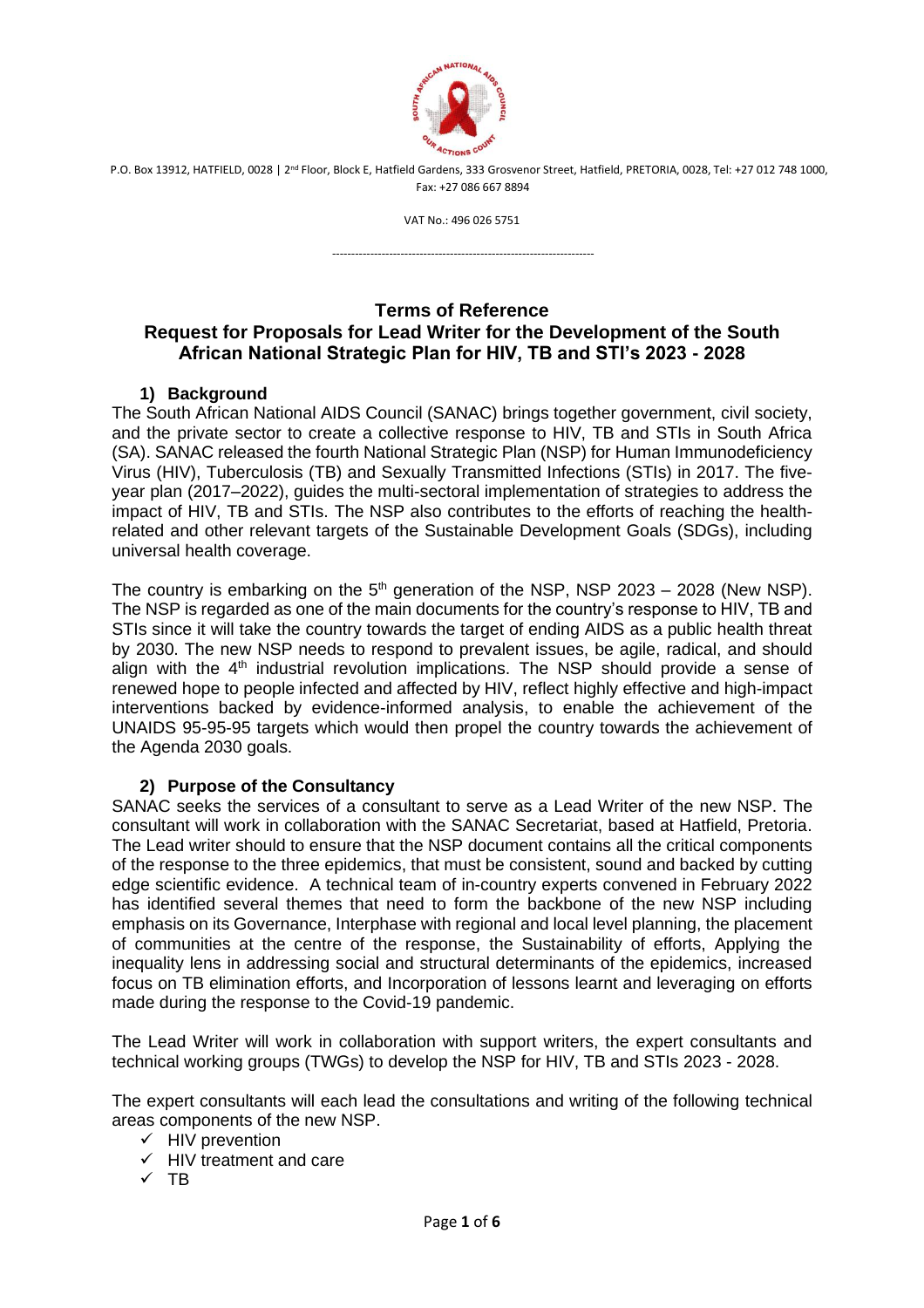

VAT No.: 496 026 5751

---------------------------------------------------------------------

### ✓ STI's

- $\checkmark$  Costing and Finance
- ✓ Monitoring and Evaluation
- $\checkmark$  Leadership and Governance
- ✓ Key Populations for HIV, TB and STI's
- ✓ Vulnerable Populations for HIV, TB and STI's
- ✓ Human Rights
- $\checkmark$  Social and Structural Drivers

### **3) Scope of Work**

The SANAC Secretariat seeks to engage a consultant to work closely with the Support Writers, Expert Consultants to ensure the production of a clear logical NSP for HIV, TB and STIs 2023 – 2028. The Consultant will lead the development and finalisation of the new NSP through bringing programme design processes and previous experience from developing and writing successful integrated, multi-sectoral, proposals involving several stakeholders and donors. He / She will coordinate and manage the team to achieve their deliverables in finalizing the new NSP, including:

- ✓ Provide technical and non-technical related expertise to the new NSP writing processes to support the development of content
- ✓ Facilitate information sharing and dialogues within government and communities
- $\checkmark$  Facilitate meetings with key stakeholders related NSP
- $\checkmark$  Leverage on key and recent evidence and documents and using them as guidance in the development of the new NSP
- ✓ Support the SANAC Secretariat in creating strategic partnerships with Government Departments, SANAC Technical Task Teams and Working Groups, Development Partners, and Civil Society Organizations (CSOs) in developing the new NSP
- $\checkmark$  Coordinate and incorporate inputs from relevant advisors and consultants, and proper preparation of the new NSP
- $\checkmark$  Conduct a problem analysis and validation workshops with partners and other relevant stakeholders
- ✓ Gather feedback on the draft NSP from all relevant stakeholders to ensure it is aligned to all comments received
- $\checkmark$  Perform other duties that may be assigned in relation to the preparation of the new NSP, including but not limited to:
- $\checkmark$  Participate in calls or meetings with the NSP reference group and SANAC Secretariat in the beginning of the assignment to clarify requirements and expectations and in the end of the assignment to check whether these are met
- $\checkmark$  Follow-up and provide an update on the implementation of the recommendations and inputs received on the new NSP, and based on the review, liaise effectively with technical partners to seek advice as/if necessary, and leading the preparation of presentations and communication briefs to various stakeholders.

#### **4) Deliverables**

The Lead writer will facilitate the effective and efficient NSP development process, maintenance of partnerships, and effective utilisation of resources to ensure the development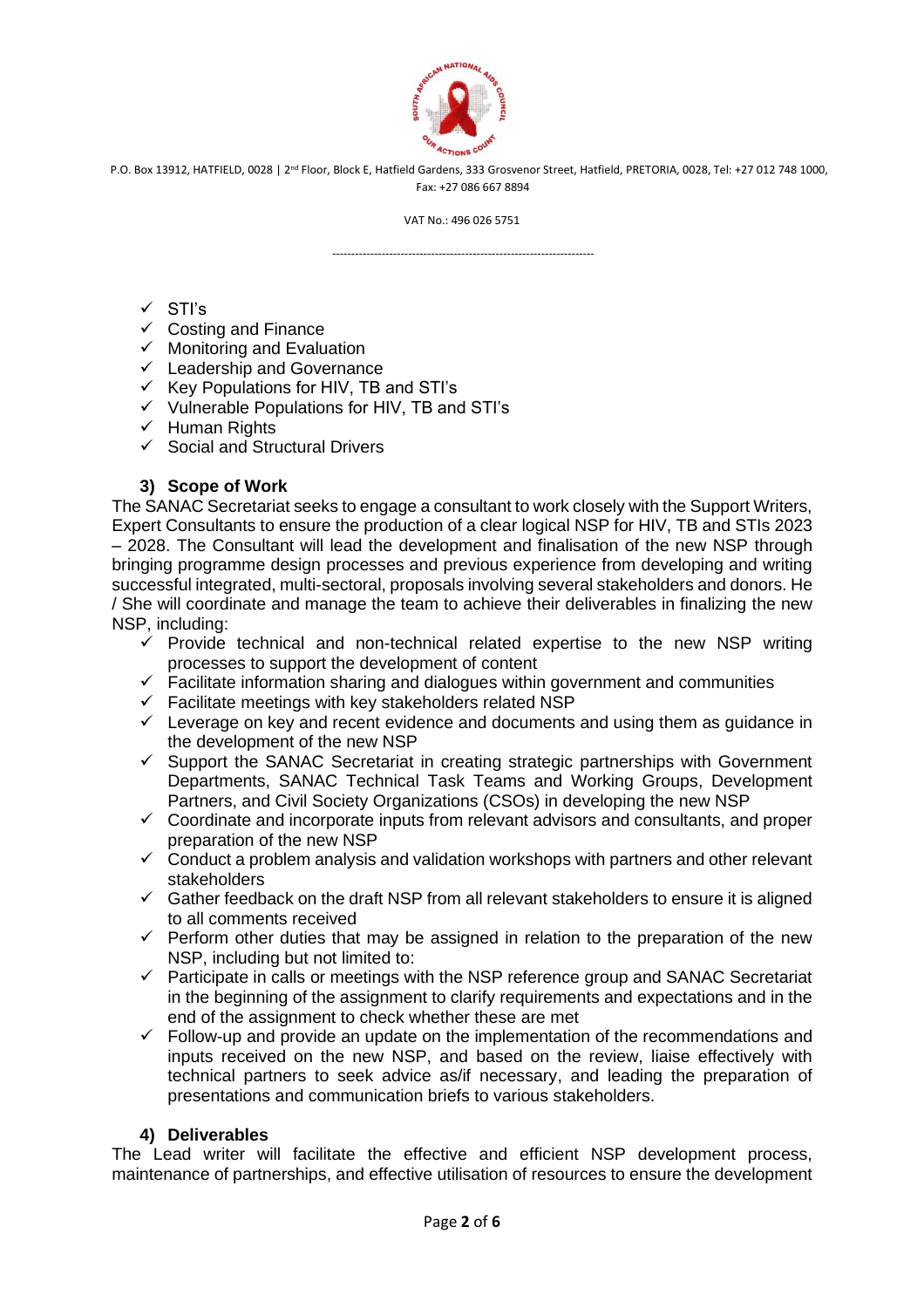

VAT No.: 496 026 5751

---------------------------------------------------------------------

and alignment of the narrative of the main document of the new NSP with the attachments and appendices from the expert consultants. He / She will work closely with the SANAC Secretariat, NSP reference group, SANAC Technical Task Teams (TTTs), and other stakeholders to participate in HIV, TB and Key Populations stakeholder consultations participating in the development and implementation of the new NSP. Additionally, the Lead writer will ensure an inclusive, consultative process for developing the NSP, including the consultations with Government sectors relevant to HIV work (such as education, finance, justice, women and youth affairs and local government), Communities of key and vulnerable populations, Civil society organizations and community leaders (such as traditional leaders), Major development partners and donors, Research institutes and think-tanks, and Private sector partners. During the consultations, the Lead writer is expected to fully understand the direction and intention of consultations where evidence will be reviewed; priorities identified and aligned, and details of key focus areas underpinned by the critical enablers of the NSP. The following are the expected deliverables based on agreed timelines, and will be submitted with the contribution of the Support Writers, the Expert Consultants, NSP Reference Group and SANAC Secretariat

- a) Draft NSP for HIV, TB and STIs 2023 2028, including all supporting documents by 30 September 2022
- b) Revised Final NSP for HIV, TB and STIs 2023 2028, by 30 January 2023

## **5) Critical components of the expected NSP document**

It is expected that the NSP should be based on the most current and evidence-informed epidemiological, context and response analysis, and include, but not limited to:

- a) **Epidemiological analysis** that has been conducted with the demographic data and trends, latest HIV estimates, Incidence pattern modelling, Integrated Biological and Behavioural Surveillance surveys and household surveys; Identification of population groups at the highest risk of HIV infection or affected by HIV; Prevalence in key and vulnerable populations and population size estimation; and Gaps identified in population and location as informed by epidemiological data
	- $\circ$  Analysis of underlying factors such as the Macroeconomic situation, Key risk and vulnerability factors for transmitting and acquiring HIV by population (behavioural, biological, and structural factors), Technical capacity and financial and human resources, etc.
	- $\circ$  The response analysis showing the level of attainment of the targets set in the previous NSP, gaps in the response, strengths and weaknesses of the current HIV response, identification of strategies that deliver high impact and need to be amplified, the funding landscape and changes in the response because of the COVID-19 pandemic.
- b) **Goals, objectives, and targets** that are informed by global targets, are aligned, and linked with the National Development Plan, National health strategic priorities, Universal health coverage road map, and other relevant national strategic plans or strategies specific to diseases and health areas, such as TB, sexual and reproductive health and rights, STIs, maternal, new-born and child health, hepatitis, cervical cancer, noncommunicable diseases and mental health. The goals, objectives and targets must correspond to the epidemic situation and the needs of the response, and are needs-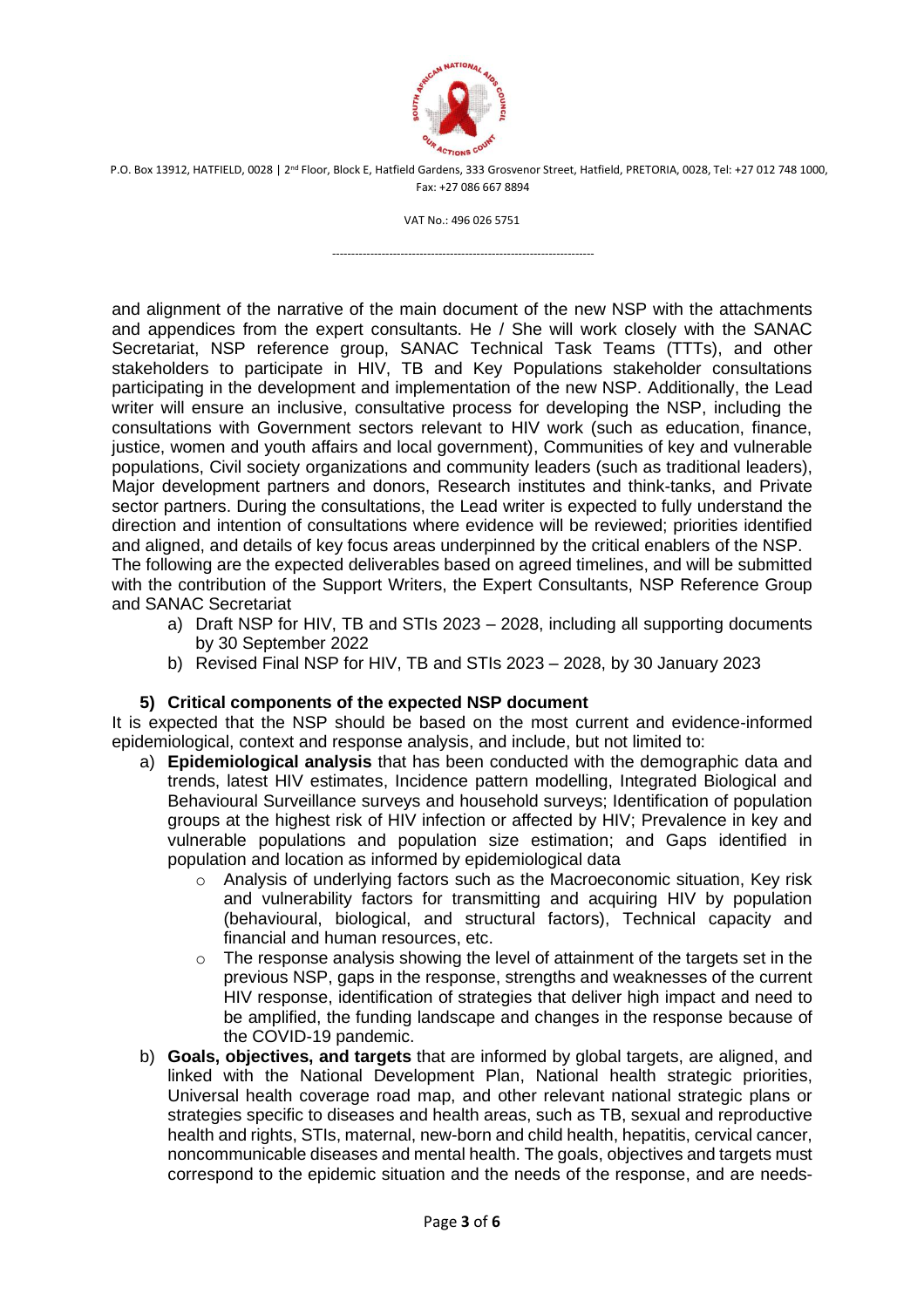

VAT No.: 496 026 5751

---------------------------------------------------------------------

based, ambitious and realistic, with a baseline over the period covered by the new NSP.

- c) **A theory of change and results chain** with clear expected results. For each key and vulnerable population groups identified, the NSP must detail specific planned prevention, treatment, and other interventions, including the geography, expected coverage and concrete results against the respective baseline.
- d) The **priority-setting** process considering highly effective and high-impact interventions backed by evidence-informed analysis, high allocative efficiency: the right mix of priority interventions to maximize impact with the available resources and capacity, improving operational efficiency by optimizing working processes.
- e) Emphasis on **community engagement, human rights and gender equity principles** and the promotion of a comprehensive, multisectoral response to address the social determinants of health, especially critical enablers relevant to the HIV response, including the meaningful engagement of communities at all levels and government sectors, and includes sounded approaches for community-led monitoring to improve HIV service outcome
- f) The NSP includes **costing** and implementation arrangements based on up-to-date assumptions and prices. It should also include details of the entire funding landscape for HIV programmes (including that for multisectoral responses), sustainability considerations, including specific plans to strengthen the sustainability of the national HIV response
- g) **Implementational approaches, leads, and partners**, timeline and targets clearly defined including the analysis of the most effective and efficient approaches to operational planning available
- h) **Specific programmatic content**, such as the identification of the underlying barriers to:
	- o HIV prevention, testing and treatment access among key populations and structural barriers for HIV prevention overall, Programmes for key populations and harm-reduction services, Programmes for adolescent girls, young women, and their male partners (boys and young men), Male and female condoms and lubricants, Voluntary medical male circumcision for men and other programmes
	- o Access to treatment and care
	- o Address issues relating to comorbidity, coinfection, and integration
	- o Strategy for social protection interventions
	- o Interventions for strengthening health system building blocks
	- o interventions to protect human rights and sexual and reproductive health and rights and remove stigma, discrimination and violence against people living with HIV and affected groups in key settings such as communities, workplaces, the justice sector, education, healthcare, and emergency settings
	- o Efficiency and financial sustainability
	- o Governance, management, and accountability

#### **6) Institutional Arrangements**

The Lead writer will work collaboratively and under leadership of the Executive Manager: NSP Implementation at SANAC to ensure efficient communication and coordination of the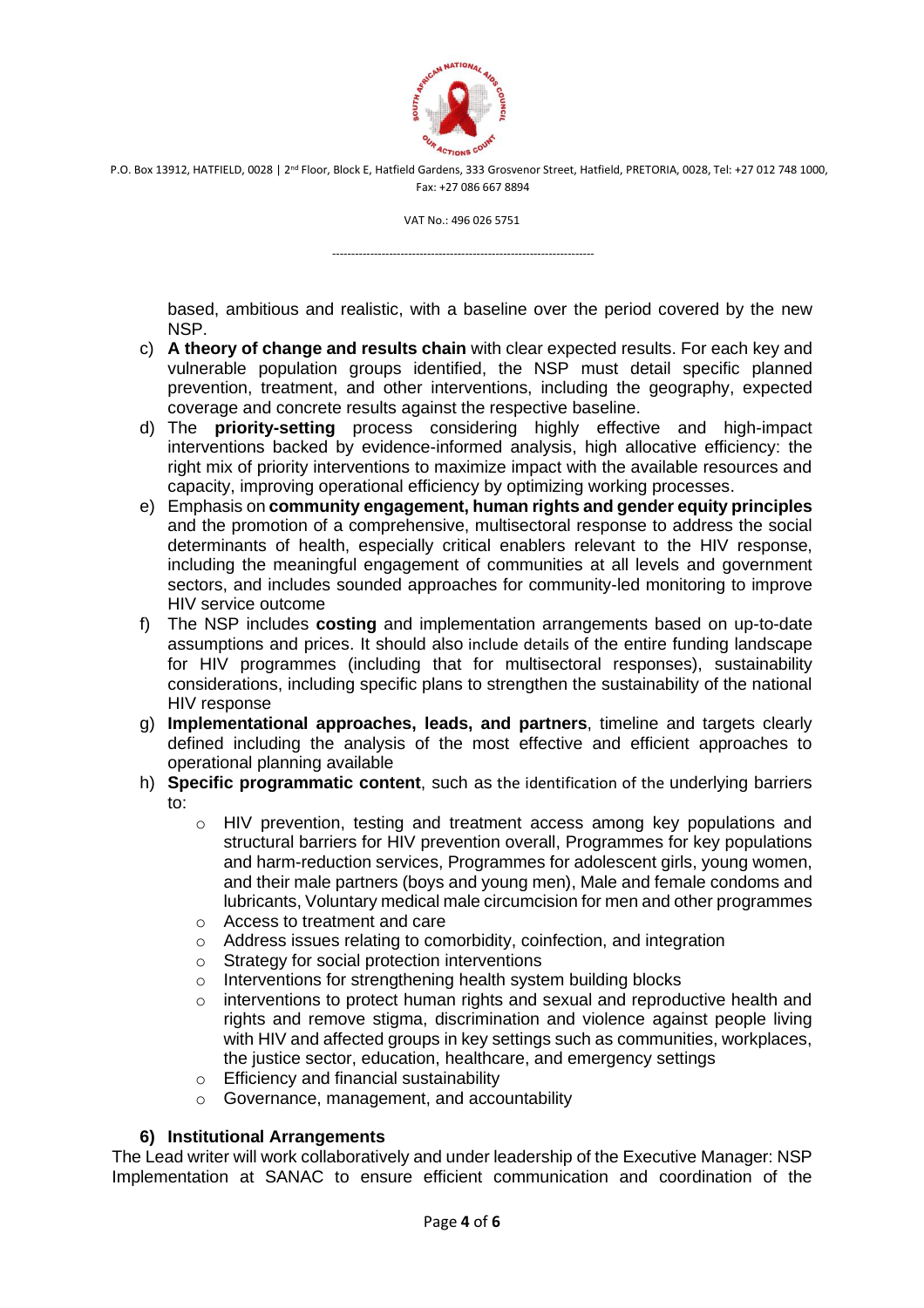

VAT No.: 496 026 5751

---------------------------------------------------------------------

necessary processes and logistics of the new NSP development. The distribution of work between the Lead Writer and SANAC Secretariat will be as follows:

| <b>Lead writer</b>                                                                | <b>SANAC secretariat</b>                                                          |
|-----------------------------------------------------------------------------------|-----------------------------------------------------------------------------------|
| Prepare presentations for key meetings in<br>collaboration with SANAC Secretariat | Facilitation / arrangement of meetings with<br>relevant partners and stakeholders |
| Conduct /<br>Facilitate                                                           | stakeholder   Convene the meetings of technical working                           |
| consultations                                                                     | groups                                                                            |
| Submit the draft and final NSP documents                                          | Facilitate the tabling of documents at                                            |
|                                                                                   | relevant forums and meetings                                                      |

The Lead Writer will present the methodology and working arrangements to the SANAC Secretariat and NSP reference group within two weeks of appointment. The work will be remunerated based on actual time worked substantiated by high quality documents as proof of work done by the consultant, meeting attendance and participation, as approved by SANAC Secretariat procurement procedures.

## **7) Timeframe**

The level of effort expected is to be a maximum of 200 days. This will spread over the ten (10) months from the contract's commencement date, which is anticipated to be from 1 April 2022.

## **8) Qualifications and Experience**

- Post graduate degree in public health, development studies, social sciences or other relevant field.
- Extensive knowledge of the HIV, TB and STI epidemics in South Africa
- Extensive knowledge and experience of the funding landscape for HIV, TB and STI in South Africa, including knowledge of the contribution of various government departments and other funders including.
- Strong understanding of HIV, TB and STI programming, including the need to focus on Gender issues, Key and Vulnerable Populations and Human Rights.
- A minimum of 10 years of demonstrated experience in successfully managing technical support or projects in HIV, TB and STI; detailed knowledge and similar previous
- Previous experience in developing key strategic documents or large donor proposals and leading multi-disciplinary writing teams
- Evidence of peer reviewed publications on HIV, TB and STIs in accredited journals will be an advantage
- Applicants must be South Africans or Permanent SA residents

## **9) Core Competencies:**

- Demonstrated skills in the areas of Strategic Planning, Implementation, Monitoring and Evaluation
- Demonstrated ability to work in a multi-cultural environment and establish harmonious and effective working relationships, both within and outside the organization
- Experience in working with Government, Civil Society, Non-Governmental Organizations and Development aid